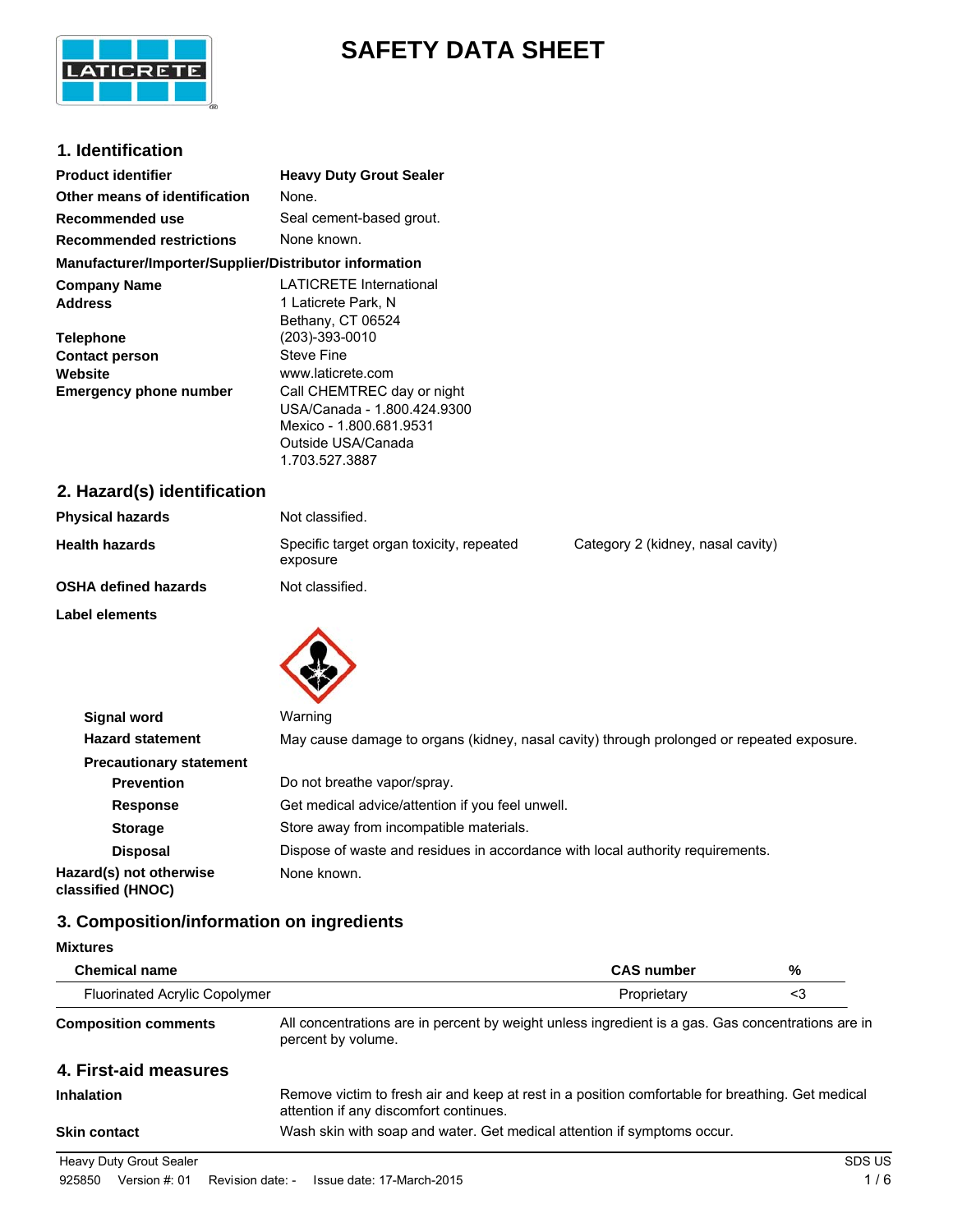| Eye contact                                                                  | Flush eyes thoroughly with water for at least 15 minutes. Get medical attention if symptoms<br>persist.             |
|------------------------------------------------------------------------------|---------------------------------------------------------------------------------------------------------------------|
| Ingestion                                                                    | Rinse mouth. Do not induce vomiting. Get medical attention if any discomfort continues.                             |
| <b>Most important</b><br>symptoms/effects, acute and<br>delayed              | Symptoms include redness, itching and pain.                                                                         |
| Indication of immediate<br>medical attention and special<br>treatment needed | Treat symptomatically.                                                                                              |
| <b>General information</b>                                                   | Ensure that medical personnel are aware of the material(s) involved, and take precautions to<br>protect themselves. |
| 5. Fire-fighting measures                                                    |                                                                                                                     |
| Suitable extinguishing media                                                 | Alcohol resistant foam. Water fog. Dry chemical powder. Carbon dioxide (CO2).                                       |

| Unsuitable extinguishing<br>media                                | Do not use water jet as an extinguisher, as this will spread the fire.                                                                                               |
|------------------------------------------------------------------|----------------------------------------------------------------------------------------------------------------------------------------------------------------------|
| Specific hazards arising from<br>the chemical                    | During fire, gases hazardous to health may be formed.                                                                                                                |
| Special protective equipment<br>and precautions for firefighters | Self-contained breathing apparatus and full protective clothing must be worn in case of fire.                                                                        |
| <b>Fire fighting</b><br>equipment/instructions                   | In case of fire and/or explosion do not breathe fumes. Move containers from fire area if you can do<br>so without risk. Use water spray to cool unopened containers. |
| <b>General fire hazards</b>                                      | No unusual fire or explosion hazards noted.                                                                                                                          |

# **6. Accidental release measures**

| <b>Personal precautions,</b><br>protective equipment and<br>emergency procedures | Wear appropriate protective equipment and clothing during clean-up. Ensure adequate ventilation.<br>Local authorities should be advised if significant spillages cannot be contained.                                                             |
|----------------------------------------------------------------------------------|---------------------------------------------------------------------------------------------------------------------------------------------------------------------------------------------------------------------------------------------------|
| Methods and materials for<br>containment and cleaning up                         | Large Spills: Stop the flow of material, if this is without risk. Dike the spilled material, where this is<br>possible. Absorb in vermiculite, dry sand or earth and place into containers. Following product<br>recovery, flush area with water. |
|                                                                                  | Small Spills: Wipe up with absorbent material (e.g. cloth, fleece). Clean surface thoroughly to<br>remove residual contamination.                                                                                                                 |
| <b>Environmental precautions</b>                                                 | Never return spills in original containers for re-use. For waste disposal, see Section 13 of the SDS.<br>Environmental manager must be informed of all major releases.                                                                            |
| 7. Handling and storage                                                          |                                                                                                                                                                                                                                                   |
| <b>Precautions for safe handling</b>                                             | Do not breathe mist or vapor. Do not get in eyes, on skin, on clothing. Use with adequate<br>ventilation. Wear appropriate personal protective equipment. Observe good industrial hygiene<br>practices.                                           |
| Conditions for safe storage,<br>including any incompatibilities                  | Keep container tightly closed. Store in a cool and well-ventilated place.                                                                                                                                                                         |

# **8. Exposure controls/personal protection**

| <b>Occupational exposure limits</b> | No exposure limits noted for ingredient(s).                                                                                                                                                                                                                                                                                                                                                                                                                                           |
|-------------------------------------|---------------------------------------------------------------------------------------------------------------------------------------------------------------------------------------------------------------------------------------------------------------------------------------------------------------------------------------------------------------------------------------------------------------------------------------------------------------------------------------|
| <b>Biological limit values</b>      | No biological exposure limits noted for the ingredient(s).                                                                                                                                                                                                                                                                                                                                                                                                                            |
| Appropriate engineering<br>controls | Good general ventilation (typically 10 air changes per hour) should be used. Ventilation rates<br>should be matched to conditions. If applicable, use process enclosures, local exhaust ventilation,<br>or other engineering controls to maintain airborne levels below recommended exposure limits. If<br>exposure limits have not been established, maintain airborne levels to an acceptable level. Provide<br>adequate ventilation and minimize the risk of inhalation of vapors. |
|                                     | Individual protection measures, such as personal protective equipment                                                                                                                                                                                                                                                                                                                                                                                                                 |
| <b>Eye/face protection</b>          | Risk of contact: Wear approved safety glasses or goggles.                                                                                                                                                                                                                                                                                                                                                                                                                             |
| <b>Skin protection</b>              |                                                                                                                                                                                                                                                                                                                                                                                                                                                                                       |
| <b>Hand protection</b>              | Wear appropriate chemical resistant gloves. Rubber gloves are recommended.                                                                                                                                                                                                                                                                                                                                                                                                            |
| Other                               | Wear appropriate chemical resistant clothing.                                                                                                                                                                                                                                                                                                                                                                                                                                         |
| <b>Respiratory protection</b>       | In case of insufficient ventilation, wear suitable respiratory equipment.                                                                                                                                                                                                                                                                                                                                                                                                             |
| <b>Thermal hazards</b>              | Wear appropriate thermal protective clothing, when necessary.                                                                                                                                                                                                                                                                                                                                                                                                                         |
| Heavy Duty Grout Sealer             | SDS US                                                                                                                                                                                                                                                                                                                                                                                                                                                                                |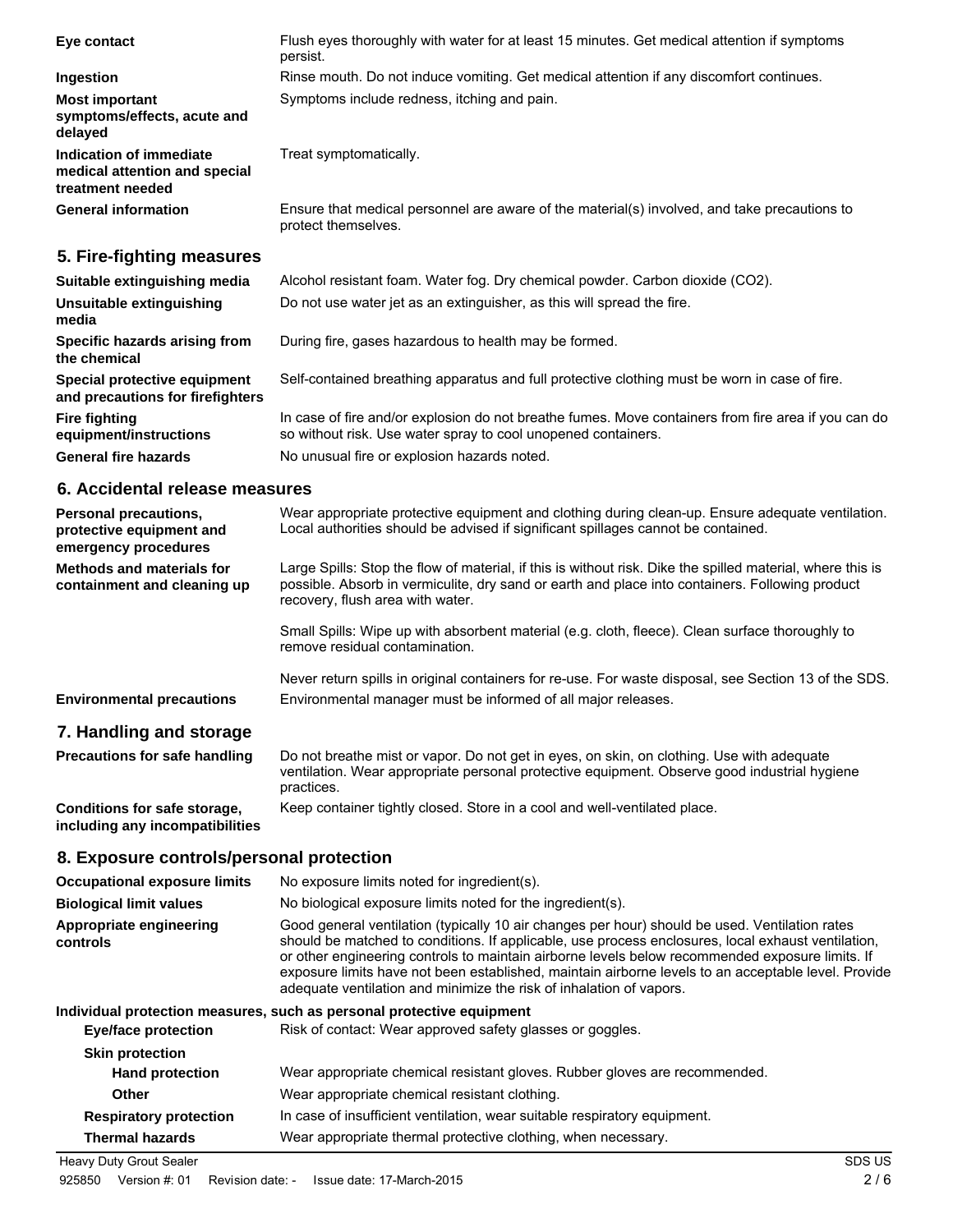Always observe good personal hygiene measures, such as washing after handling the material and before eating, drinking, and/or smoking. Routinely wash work clothing and protective equipment to remove contaminants.

#### **9. Physical and chemical properties**

| Appearance                                        |                                                                                               |
|---------------------------------------------------|-----------------------------------------------------------------------------------------------|
| <b>Physical state</b>                             | Liquid.                                                                                       |
| Form                                              | Liquid.                                                                                       |
| Color                                             | Cloudy white.                                                                                 |
| Odor                                              | Mild.                                                                                         |
| <b>Odor threshold</b>                             | Not available.                                                                                |
| pH                                                | $4 - 5$                                                                                       |
| Melting point/freezing point                      | Not available.                                                                                |
| Initial boiling point and boiling<br>range        | 212 °F (100 °C)                                                                               |
| <b>Flash point</b>                                | Does not flash.                                                                               |
| <b>Evaporation rate</b>                           | Not available.                                                                                |
| Flammability (solid, gas)                         | Not applicable.                                                                               |
| Upper/lower flammability or explosive limits      |                                                                                               |
| <b>Flammability limit - lower</b><br>(%)          | Not available.                                                                                |
| <b>Flammability limit - upper</b><br>(%)          | Not available.                                                                                |
| Vapor pressure                                    | Not available.                                                                                |
| <b>Vapor density</b>                              | Not available.                                                                                |
| <b>Relative density</b>                           | 1.003                                                                                         |
| Solubility(ies)                                   |                                                                                               |
| <b>Solubility (water)</b>                         | Not available.                                                                                |
| <b>Partition coefficient</b><br>(n-octanol/water) | Not available.                                                                                |
| <b>Auto-ignition temperature</b>                  | Not available.                                                                                |
| <b>Decomposition temperature</b>                  | $>$ 392 °F ( $>$ 200 °C)                                                                      |
| <b>Viscosity</b>                                  | Not available.                                                                                |
| <b>Other information</b>                          |                                                                                               |
| VOC (Weight %)                                    | 4 g/l (including water)<br>296 g/l (excluding water)                                          |
| 10. Stability and reactivity                      |                                                                                               |
| <b>Reactivity</b>                                 | The product is stable and non-reactive under normal conditions of use, storage and transport. |
|                                                   |                                                                                               |

| Reactivity                                   | The product is stable and non-reactive under normal conditions or use, storage and transport. |
|----------------------------------------------|-----------------------------------------------------------------------------------------------|
| <b>Chemical stability</b>                    | Material is stable under normal conditions.                                                   |
| <b>Possibility of hazardous</b><br>reactions | Will not occur.                                                                               |
| <b>Conditions to avoid</b>                   | Heat, flames and sparks.                                                                      |
| Incompatible materials                       | Oxidizing agents.                                                                             |
| <b>Hazardous decomposition</b><br>products   | Carbon dioxide (CO2). Carbon monoxide.                                                        |

## **11. Toxicological information**

#### **Information on likely routes of exposure**

| <b>Inhalation</b>   | In high concentrations, vapors may be irritating to the respiratory system. |
|---------------------|-----------------------------------------------------------------------------|
| <b>Skin contact</b> | May cause skin irritation.                                                  |
| Eve contact         | May cause eye irritation.                                                   |
| Ingestion           | May cause discomfort if swallowed.                                          |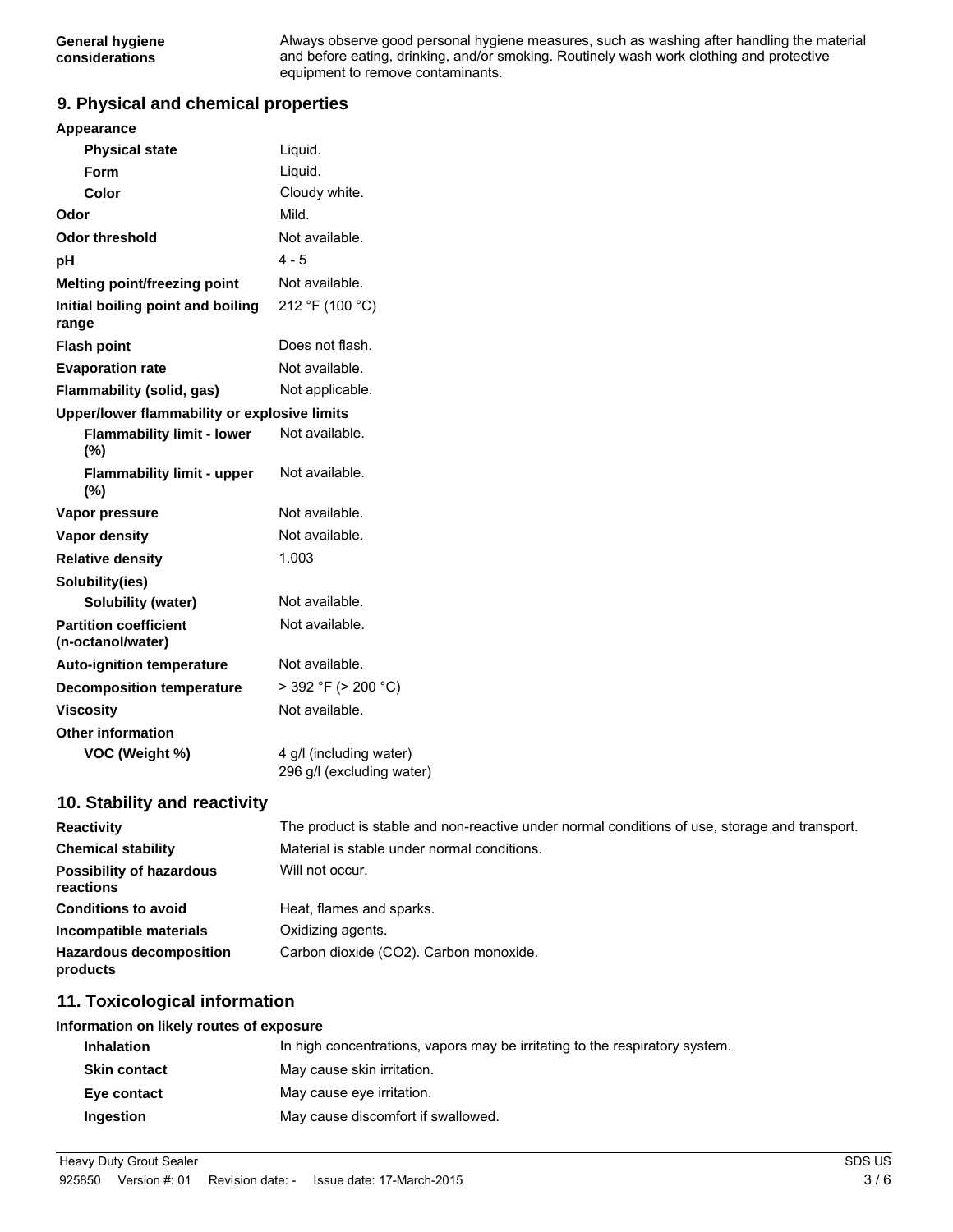| Symptoms related to the<br>physical, chemical and<br>toxicological characteristics | Symptoms include redness, itching and pain.                                               |
|------------------------------------------------------------------------------------|-------------------------------------------------------------------------------------------|
| Information on toxicological effects                                               |                                                                                           |
| <b>Acute toxicity</b>                                                              | May cause discomfort if swallowed.                                                        |
| <b>Skin corrosion/irritation</b>                                                   | May cause skin irritation on prolonged or repeated contact.                               |
| Serious eye damage/eye<br>irritation                                               | May cause eye irritation on direct contact. Causes eye irritation.                        |
| Respiratory or skin sensitization                                                  |                                                                                           |
| <b>Respiratory sensitization</b>                                                   | No data available.                                                                        |
| <b>Skin sensitization</b>                                                          | Not a skin sensitizer.                                                                    |
| Germ cell mutagenicity                                                             | No data available.                                                                        |
| Carcinogenicity                                                                    | Not classifiable as to carcinogenicity to humans.                                         |
| Not listed.                                                                        | OSHA Specifically Regulated Substances (29 CFR 1910.1001-1050)                            |
| <b>Reproductive toxicity</b>                                                       | No data available.                                                                        |
| Specific target organ toxicity -<br>single exposure                                | No data available.                                                                        |
| Specific target organ toxicity -<br>repeated exposure                              | May cause damage to organs (kidney, nasal cavity) through prolonged or repeated exposure. |
| <b>Aspiration hazard</b>                                                           | Not classified.                                                                           |
| <b>Chronic effects</b>                                                             | May cause damage to kidney and blood.                                                     |
| .                                                                                  |                                                                                           |

## **12. Ecological information**

| <b>Ecotoxicity</b>               | The product is not classified as environmentally hazardous. However, this does not exclude the<br>possibility that large or frequent spills can have a harmful or damaging effect on the environment. |
|----------------------------------|-------------------------------------------------------------------------------------------------------------------------------------------------------------------------------------------------------|
| Persistence and degradability    | No data available.                                                                                                                                                                                    |
| <b>Bioaccumulative potential</b> | No data available.                                                                                                                                                                                    |
| Mobility in soil                 | No data available.                                                                                                                                                                                    |
| <b>Mobility in general</b>       | No data available.                                                                                                                                                                                    |
| Other adverse effects            | Not available.                                                                                                                                                                                        |

## **13. Disposal considerations**

| <b>Disposal instructions</b>             | Collect and reclaim or dispose in sealed containers at licensed waste disposal site. Dispose of<br>contents/container in accordance with local/regional/national/international regulations.                      |
|------------------------------------------|------------------------------------------------------------------------------------------------------------------------------------------------------------------------------------------------------------------|
| Local disposal regulations               | Dispose in accordance with all applicable regulations.                                                                                                                                                           |
| Hazardous waste code                     | The waste code should be assigned in discussion between the user, the producer and the waste<br>disposal company.                                                                                                |
| Waste from residues / unused<br>products | Dispose of in accordance with local regulations.                                                                                                                                                                 |
| Contaminated packaging                   | Empty containers should be taken to an approved waste handling site for recycling or disposal.<br>Since emptied containers may retain product residue, follow label warnings even after container is<br>emptied. |

## **14. Transport information**

#### **DOT**

Not regulated as dangerous goods.

## **IATA**

Not regulated as dangerous goods.

#### **IMDG**

Not regulated as dangerous goods.

**Transport in bulk according to** Not applicable.

**Annex II of MARPOL 73/78 and the IBC Code**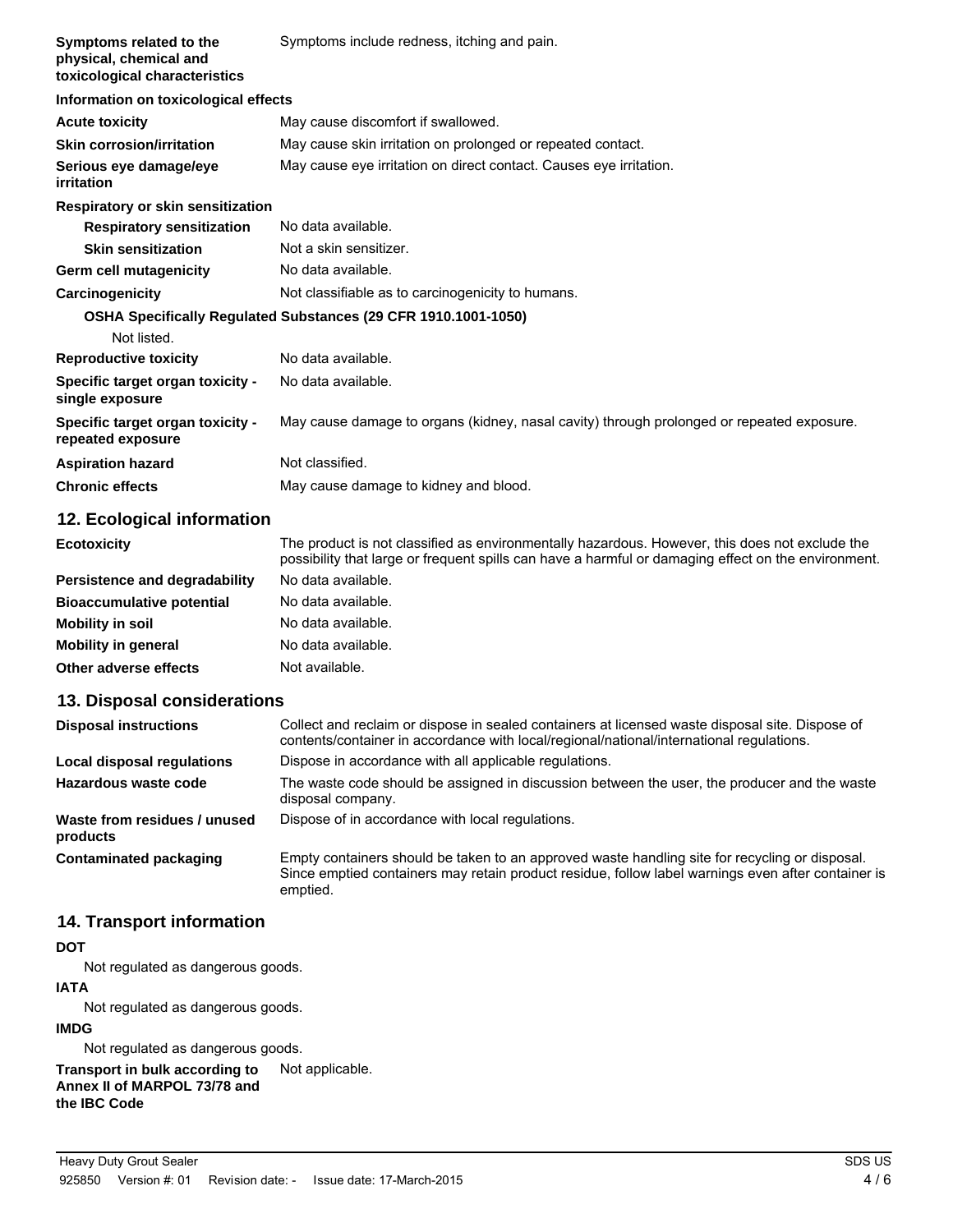# **15. Regulatory information**

| <b>US federal regulations</b>                                                       | This product is a "Hazardous Chemical" as defined by the OSHA Hazard Communication<br>Standard, 29 CFR 1910.1200.                                                                                           |                        |
|-------------------------------------------------------------------------------------|-------------------------------------------------------------------------------------------------------------------------------------------------------------------------------------------------------------|------------------------|
|                                                                                     | This material contains one or more substances which requires export notification under TSCA<br>Section 12(b) and 40 CFR Part 707 Subpart D:<br><b>Fluorinated Acrylic Copolymer</b><br>PMN Number: P-08-751 |                        |
|                                                                                     | TSCA Section 12(b) Export Notification (40 CFR 707, Subpt. D)                                                                                                                                               |                        |
| Regulated.                                                                          | OSHA Specifically Regulated Substances (29 CFR 1910.1001-1050)                                                                                                                                              |                        |
| Not listed.<br><b>CERCLA Hazardous Substance List (40 CFR 302.4)</b><br>Not listed. |                                                                                                                                                                                                             |                        |
|                                                                                     | Superfund Amendments and Reauthorization Act of 1986 (SARA)                                                                                                                                                 |                        |
| <b>Hazard categories</b>                                                            | Immediate Hazard - No<br>Delayed Hazard - Yes<br>Fire Hazard - No<br>Pressure Hazard - No<br>Reactivity Hazard - No                                                                                         |                        |
| SARA 302 Extremely hazardous substance<br>Not listed.                               |                                                                                                                                                                                                             |                        |
| SARA 311/312 Hazardous<br>chemical                                                  | Yes                                                                                                                                                                                                         |                        |
| SARA 313 (TRI reporting)<br>Not regulated.                                          |                                                                                                                                                                                                             |                        |
| Other federal regulations                                                           |                                                                                                                                                                                                             |                        |
|                                                                                     | Clean Air Act (CAA) Section 112 Hazardous Air Pollutants (HAPs) List                                                                                                                                        |                        |
| Not regulated.                                                                      | Clean Air Act (CAA) Section 112(r) Accidental Release Prevention (40 CFR 68.130)                                                                                                                            |                        |
| Not regulated.<br><b>Safe Drinking Water Act</b><br>(SDWA)                          | Not regulated.                                                                                                                                                                                              |                        |
| <b>US state regulations</b>                                                         | This product does not contain a chemical known to the State of California to cause cancer birth<br>defects or other reproductive harm.                                                                      |                        |
| US. Massachusetts RTK - Substance List                                              |                                                                                                                                                                                                             |                        |
| Not regulated.                                                                      |                                                                                                                                                                                                             |                        |
| Not listed.                                                                         | US. New Jersey Worker and Community Right-to-Know Act                                                                                                                                                       |                        |
|                                                                                     | US. Pennsylvania Worker and Community Right-to-Know Law                                                                                                                                                     |                        |
| Not listed.<br>US. Rhode Island RTK                                                 |                                                                                                                                                                                                             |                        |
| Not regulated.                                                                      |                                                                                                                                                                                                             |                        |
| US. California Proposition 65                                                       |                                                                                                                                                                                                             |                        |
| Not Listed.                                                                         |                                                                                                                                                                                                             |                        |
| <b>International Inventories</b>                                                    |                                                                                                                                                                                                             |                        |
| Country(s) or region                                                                | <b>Inventory name</b>                                                                                                                                                                                       | On inventory (yes/no)* |
| Australia                                                                           | Australian Inventory of Chemical Substances (AICS)                                                                                                                                                          | Yes                    |
| Canada                                                                              | Domestic Substances List (DSL)                                                                                                                                                                              | Yes                    |
| Canada                                                                              | Non-Domestic Substances List (NDSL)                                                                                                                                                                         | No                     |
| China                                                                               | Inventory of Existing Chemical Substances in China (IECSC)                                                                                                                                                  | No                     |
| Europe                                                                              | European Inventory of Existing Commercial Chemical<br>Substances (EINECS)                                                                                                                                   | Yes                    |
| Europe                                                                              | European List of Notified Chemical Substances (ELINCS)                                                                                                                                                      | No                     |
| Japan                                                                               | Inventory of Existing and New Chemical Substances (ENCS)                                                                                                                                                    | Yes                    |
| Korea                                                                               | Existing Chemicals List (ECL)                                                                                                                                                                               | Yes                    |
| Heavy Duty Grout Sealer                                                             |                                                                                                                                                                                                             | SDS US                 |